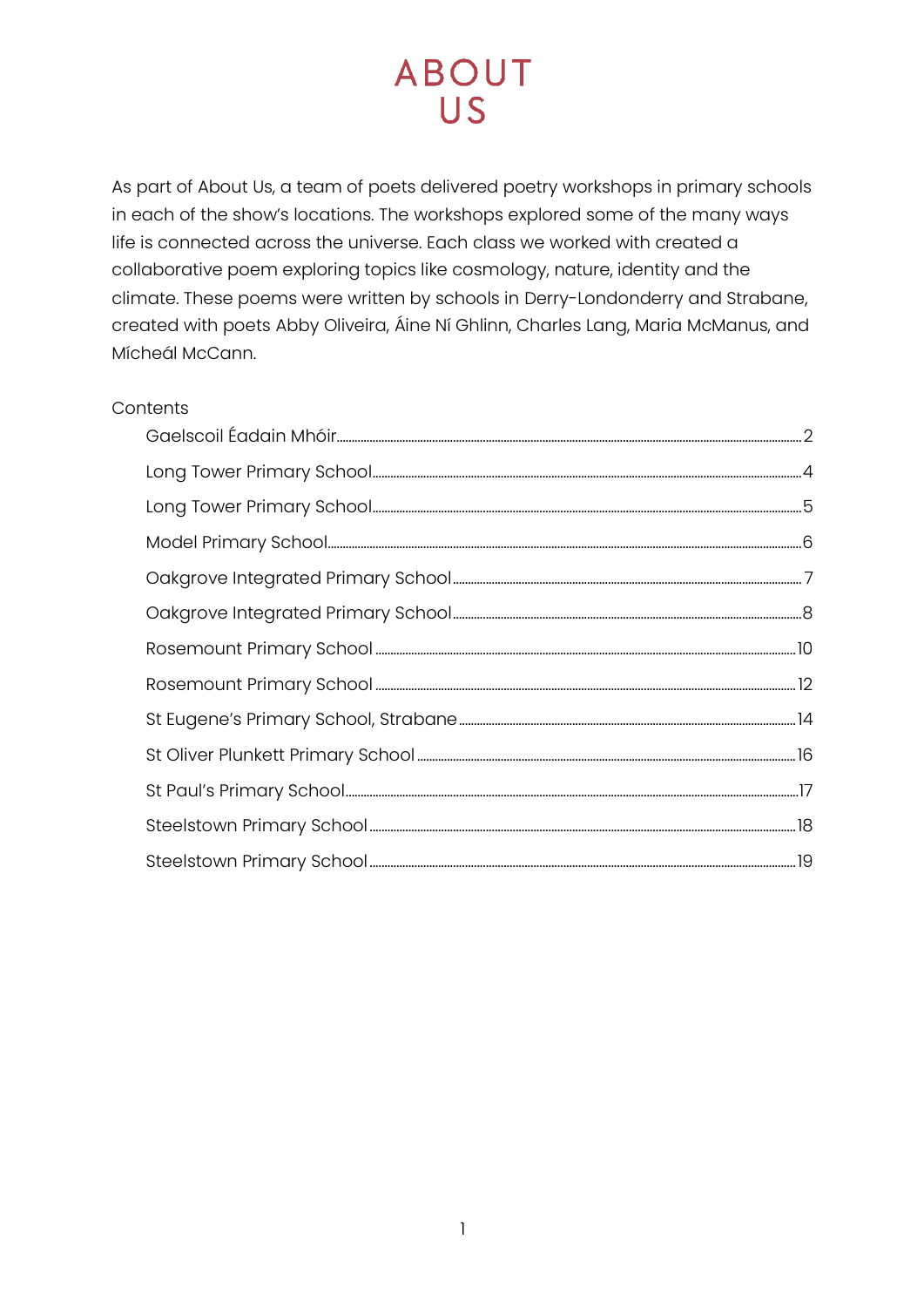

## Gaelscoil Éadain Mhóir

poem created with Áine Ní Ghlinn

#### <span id="page-1-0"></span>An Duine agus an Domhan

Is mise an Domhan A bhí glas agus gorm Ach faraor anois Níl dath ar bith orm

Is mise an bláth A bhíodh glas agus buí Tá na plandaí ag fáil bháis Tá siad lag agus liath

Is mise an abhainn A ritheann tríd an domhan Tá an plaisteach ag fás Tá na héisc ag fáil bháis

Is mise an t-éan a d'eitil abhaile Chuig mo chlann sa chrann Ach níl aon chrann fágtha Níl mo chlann ann

Is mise an scamall, an scamall sa spéir Bím ag amharc ar na daoine go léir Scriosann siad an t-uisce agus an féar Deora fearthainne ag titim tríd an aer

Is mise an Duine atá beo ar an Domhan Muid ag marú na n-ainmhithe Muid ag gearradh na gcrann Caithfimid cuidiú nó ní beidh an Domhan ann

Caithfimid a bheith cúramach nó ní bheidh sé linn Amharc air anois – tá an Domhan tinn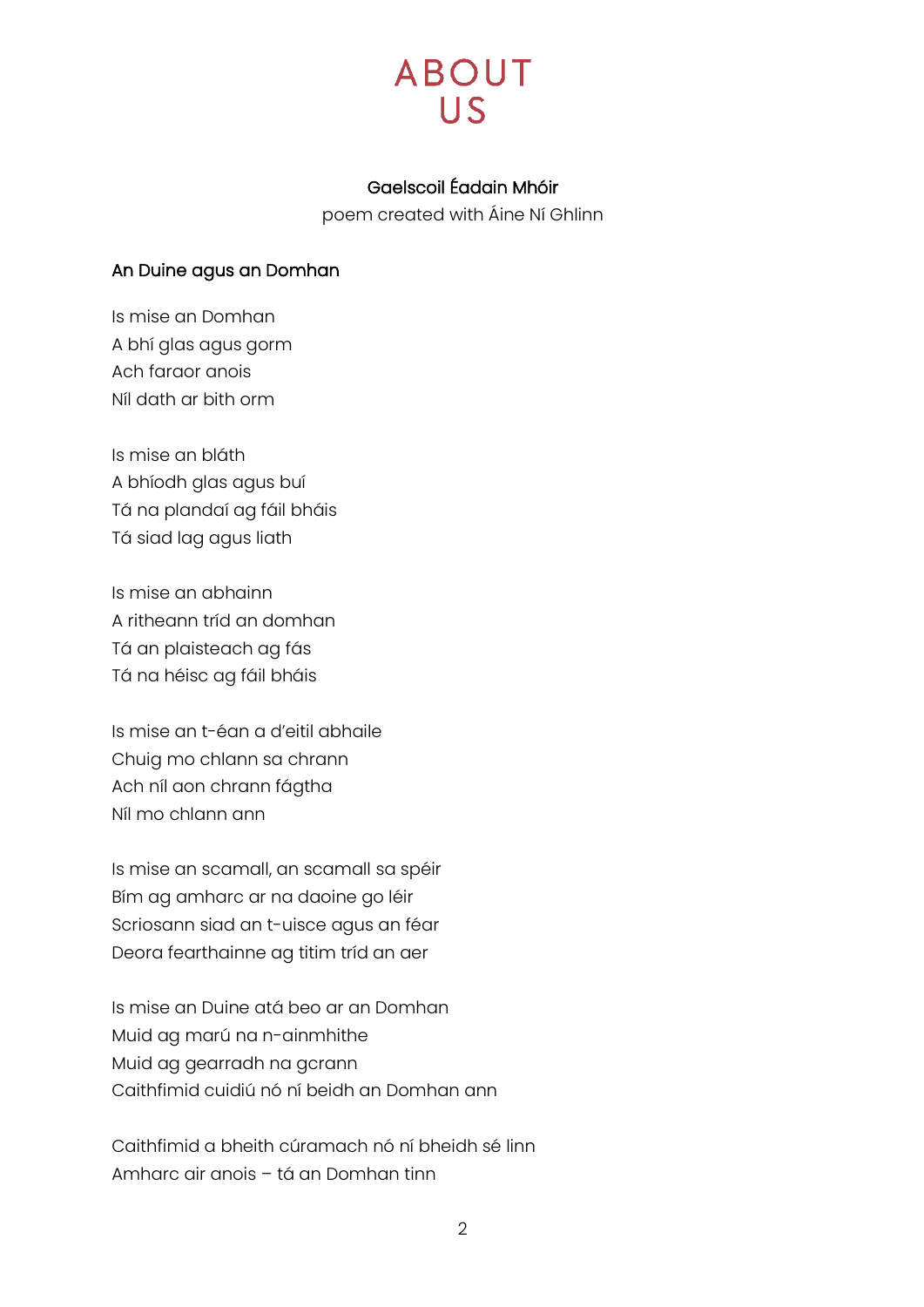

Is mise an Duine atá beo ar an Domhan Caithfimid a bheith cúramach nó ní bheidh sé ann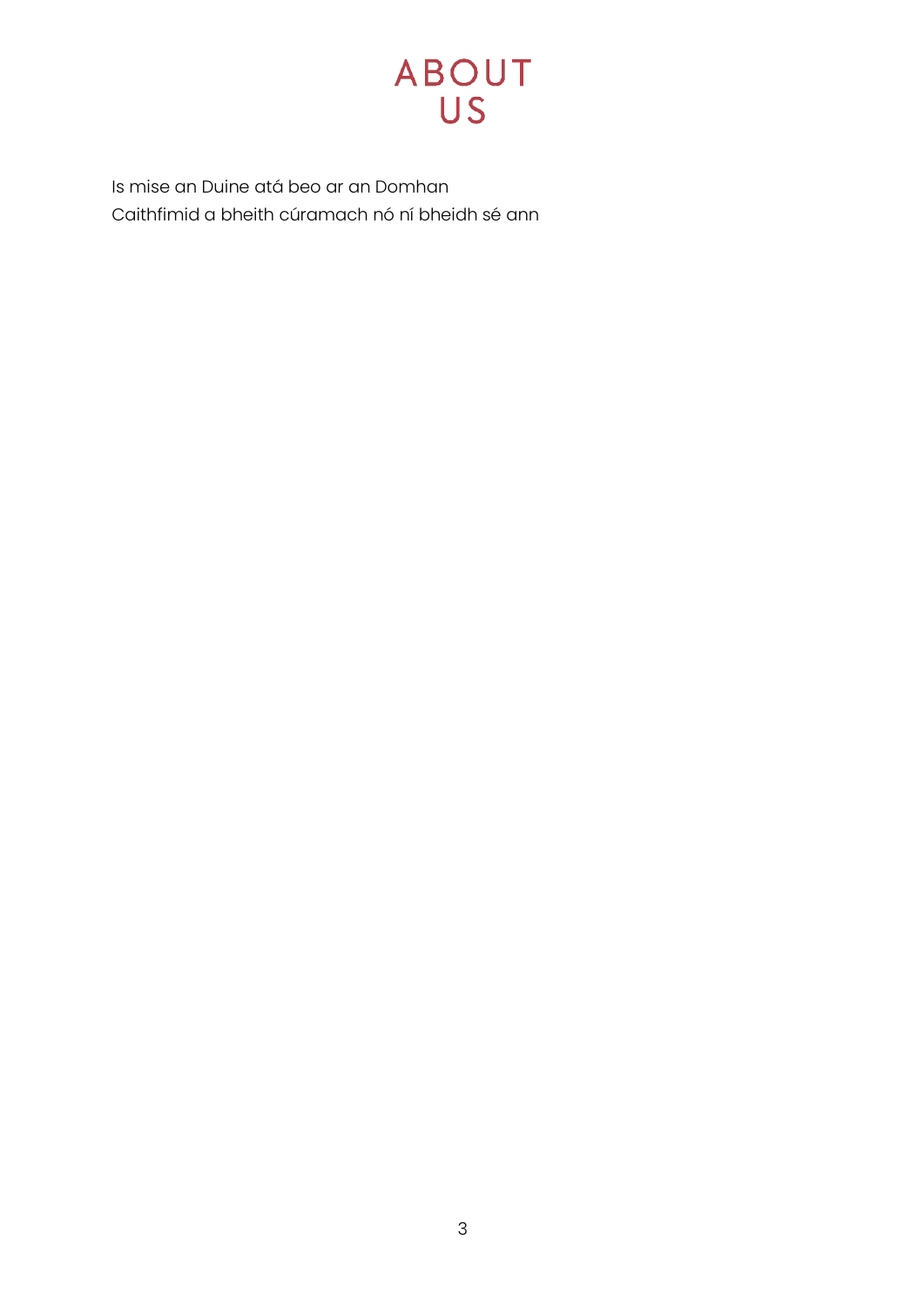# **ABOUT**  $\overline{115}$

## Long Tower Primary School

poem created with Abby Oliveira

I.

#### <span id="page-3-0"></span>Perfect Day Soup

My brother is crazy! He crashes he bashes he smashes!

Mum is like the Moon, she holds the family together. We would be lost without her. She's strong like an army person.

My family would be bits of stardust all coming back together.

II.

My cousin Shea is going to the park: down the slide, laughing, shouting, swimming, football, shining Sun, roaring friends - too warm! Like gravity, it pulls me in.

Shea likes to play with his Playstation. He lives with his turtle at the International Wheelie-Bin Station.

III.

Playing in the park, I am the Sun in my new suit. There comes a frown when we lose. Mum says I look really cute, her hair is curly sunshine.

When all these ingredients are put together it makes a Perfect Day Soup.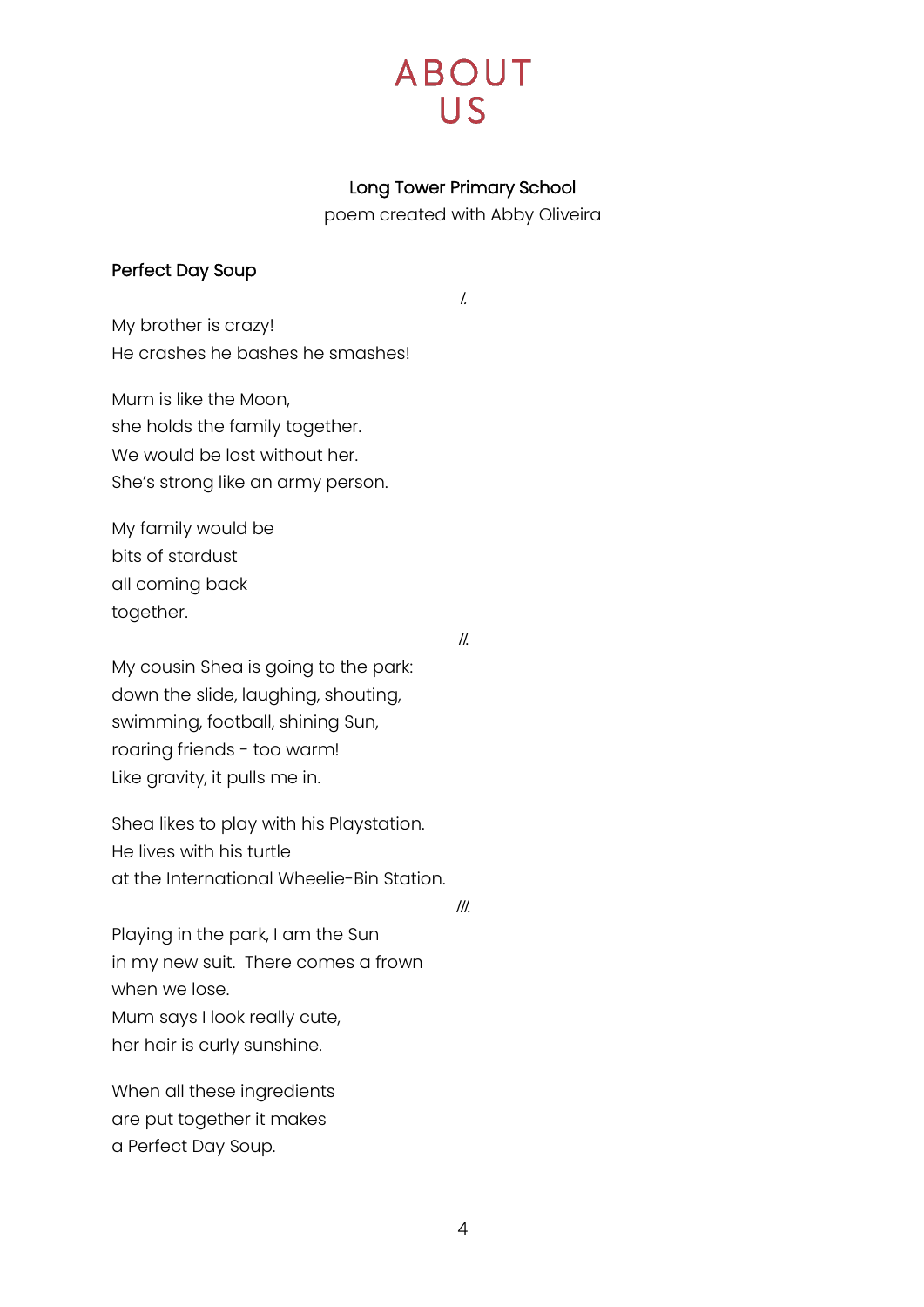## Long Tower Primary School

poem created with Abby Oliveira

<span id="page-4-0"></span>The Marvellous Moon is Mad

I.

My name is Energy Efficient Earth, hear my words!

Mrs Mars majestically mopped and mud went everywhere! Planets pack padlocks to protect their pineapples. Parrots eat perfect parsnips and the marvellous Moon is mad.

II.

The mallard told the Moon to wear a mask for a magic trick; Mallard said he was a mature magician.

Mason turned into a merman overnight. Moon meant to move to Mars. "Give me the power of gravity or give me five-hundred sweets!" moaned Mercury, whose handbag was so pretty.

III.

Silly stars slacking about slapping the other stars. Silky, spooky, bright and unique shining, shone, sleeping.

Uncle Jacob lost his job as a judge, great gravity gorged on the ghastly green goblins, glowing like gluten-free gelato

the Moon is in the mood to play in some mud.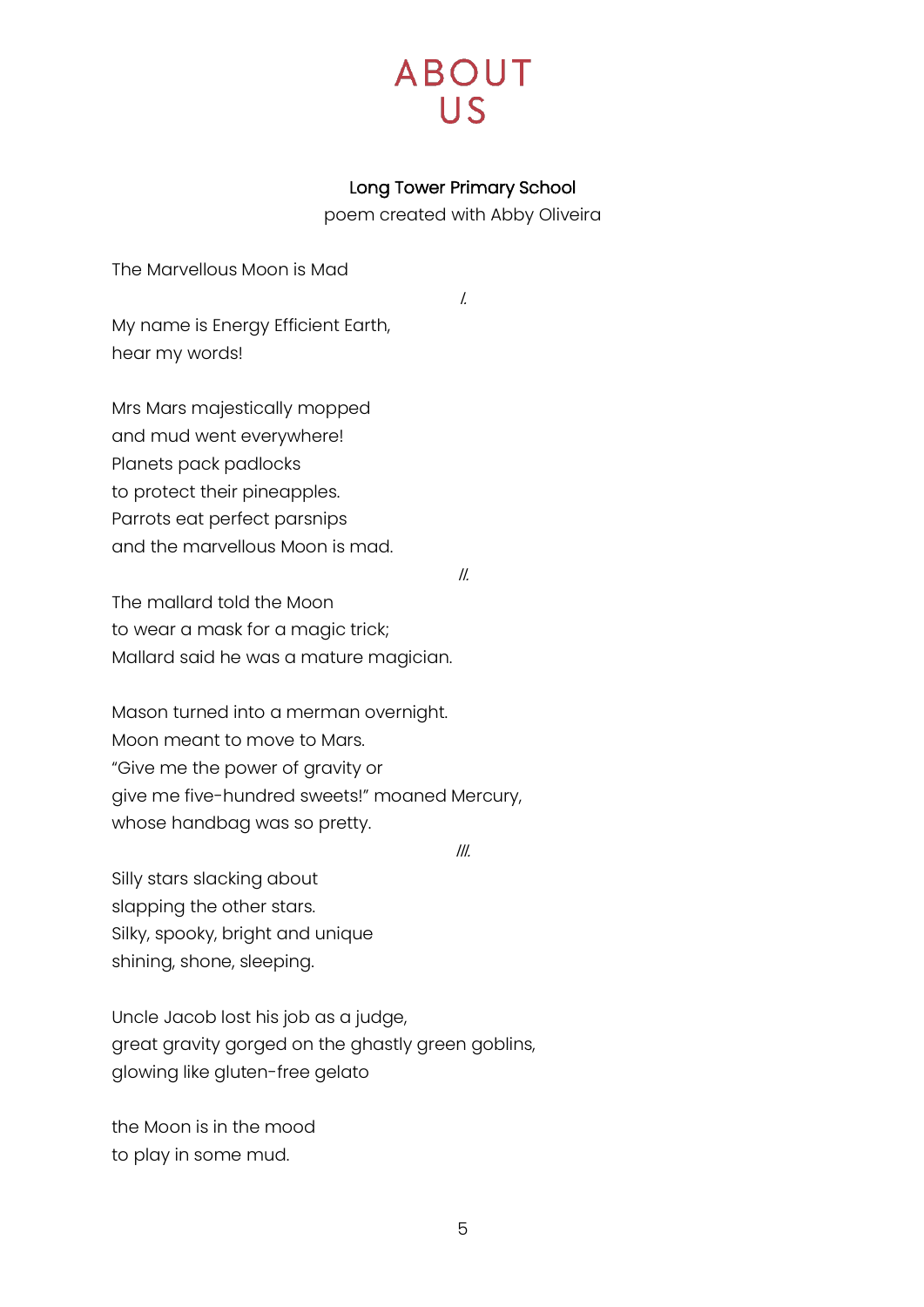

#### Model Primary School

poem created with Mícheál McCann

<span id="page-5-0"></span>When I get taller, I could work in the Craft Village, I could move away, could stay, could rule the world, have equality.

Could live in a bright forest, it could be wet, be cold, be scary: nature. And I could eat berries, cherries!

When I get taller, I could reach the highest peaks, take care of sheep! Touch the skies…

I could stop the rainfall, could dance in it, could play in it. Lots of trees. A place within a place. Could stomp in the mud freely.

When… I'll find my family. There will be world peace, maybe. A life within a life. Dye my hair any colour. My life's still being stitched together.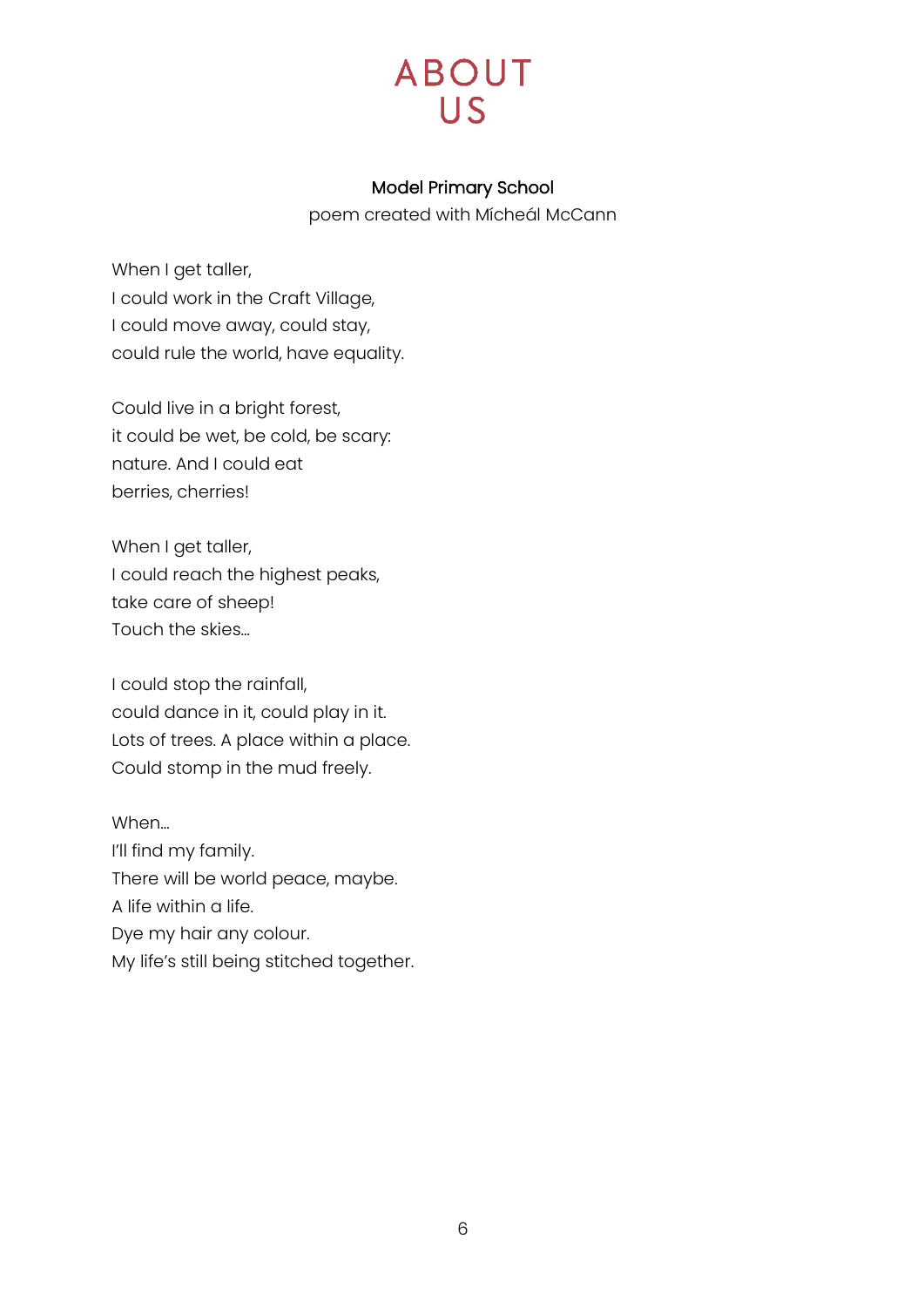# **ABOUT**  $\overline{HS}$

# Oakgrove Integrated Primary School

poem created with Mícheál McCann

## <span id="page-6-0"></span>The Turnover Tree

We were all one thing once, even this turnover tree we imagine planting last spring in the school garden.

Looking outside at rain from the kitchen sink thinking about land, soil and the winding river.

We could have Derry more or Derry less. The world is in awful danger. Will there still be chips?

And people to share them with? The turnover tree grows pastry fruit like ruby treasures,

and its branches move whish, whish, whish, like all the trees in St. Columb's. The best part is the quiet.

We like playing video games, sometimes you have to work to survive, sometimes you have to hide, sometimes you have to do the right thing.

When we get older what will we not have to imagine any more? I was somewhere, then I went home where all things are.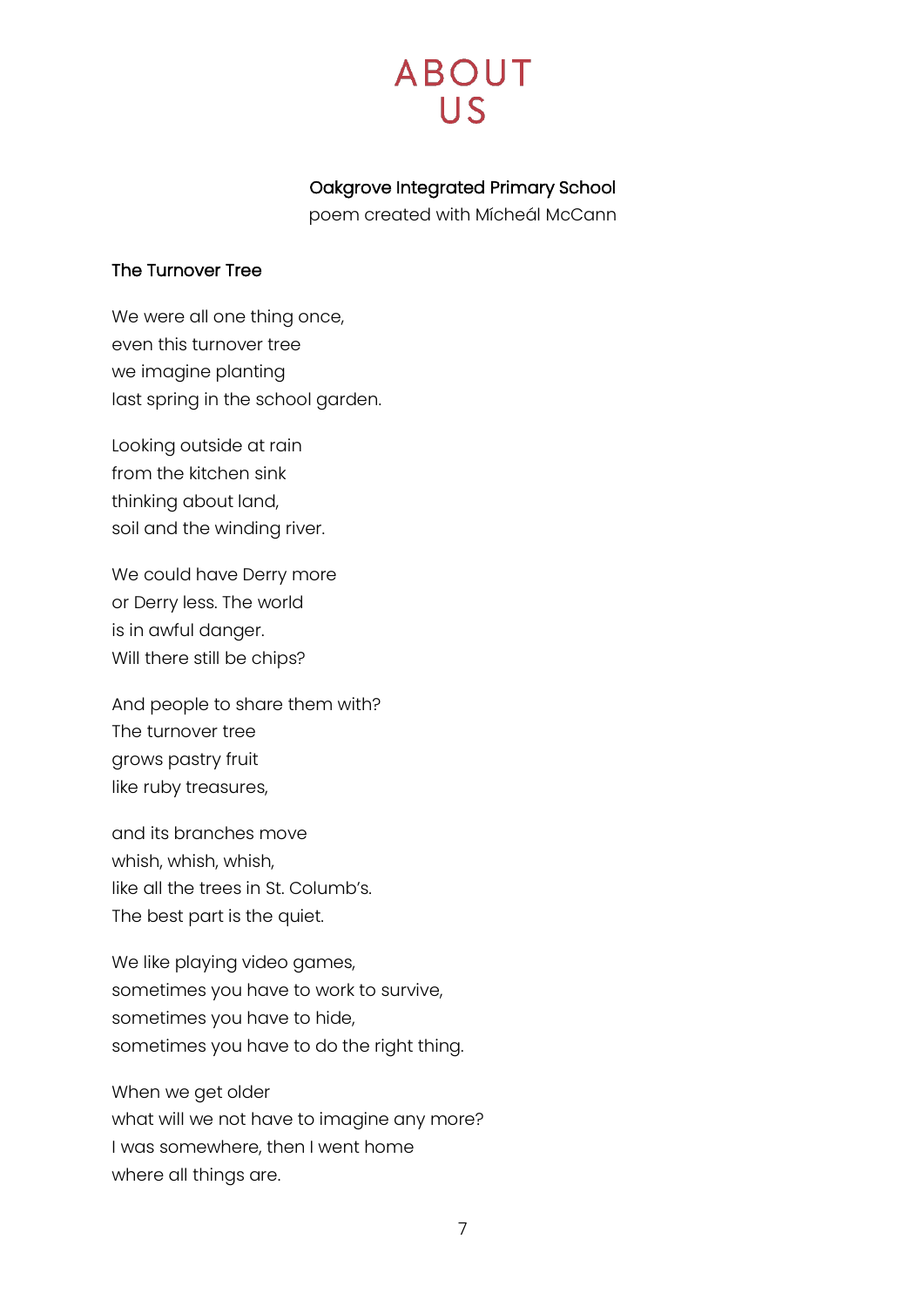## Oakgrove Integrated Primary School

poem created with Mícheál McCann

#### <span id="page-7-0"></span>Manifesto: Into the Future

This big place we live in, a gift of rain. Big tall walls, the bridges, the trees in the parks. The future will be hard to imagine.

Will there be tigers? Love? Time? A galaxy still? The world is not our present. Tomorrow is not a promise, and we have no flying cars to save us yet.

In the future will we still be friends and speak? Will someone's shiny trash have become our only treasure? Let's imagine new ways to be kind.

Let's love people; our pets; home. May we take joy out of small things close to us, even imagination. A swimming pool full of water, then dreams, then Orbies, then cheese.

Is what we want in that place? Time coming? Will sickness be gone? No more money to war? Keep at it. Keep at it.

Things in this world aren't like Oreos. Let's take what we need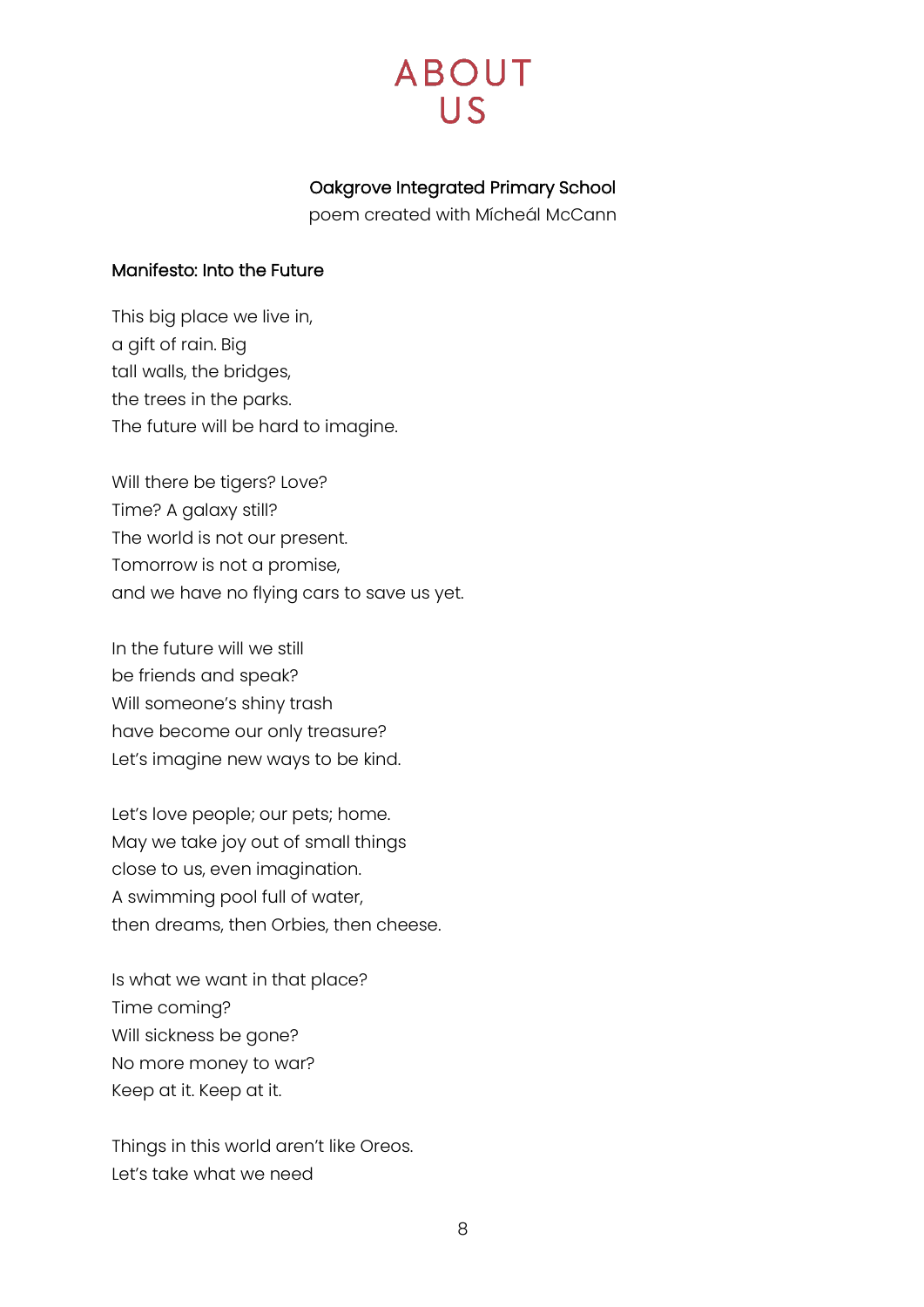# **ABOUT**

no more. Don't forget what it is we need. We won't give up

while we have this gift of a slim, short pencil.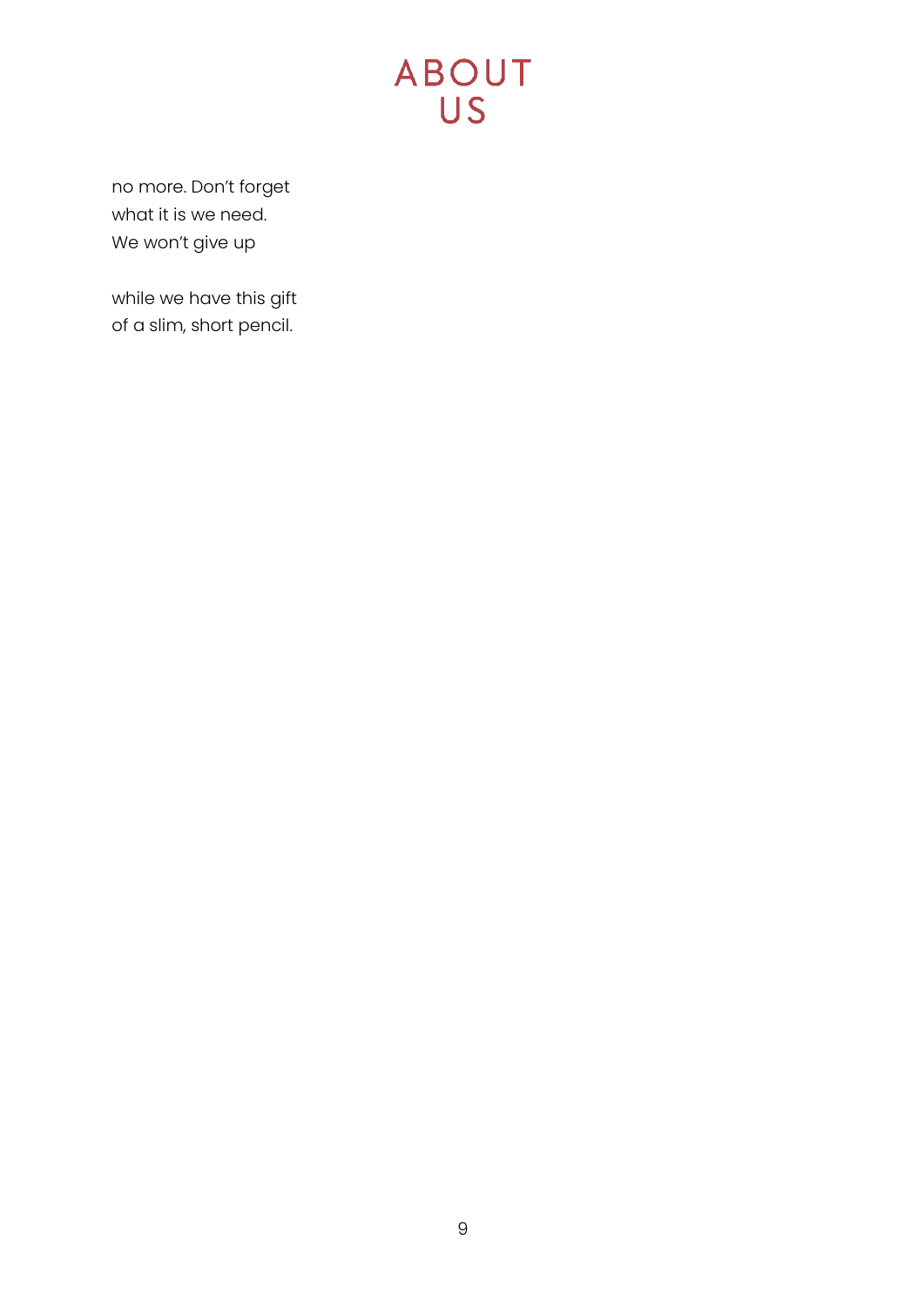# **ABOUT**

## Rosemount Primary School

poem created with Maria McManus

## <span id="page-9-0"></span>In the night…

I see everything – people setting up their cameras… I roll up in a ball and go to sleep, I am a bridge of books, dark and silent. Smell the saltwater underneath me. I touch the Derry-side and the Waterside.

My sky can hear strong wind and the small birds saying good night, see the bright stars cloning, and my people below in the small town, dogs chasing my aurora like a beautiful set in the sky. I see fire.

My sea is an ocean wishing it could walk on land. Here are my jellyfish, in tastes of seawater, touching people, hurting them.

In the night I show my true form. I am a tree, the river washing my feet, the scent of loneliness roaming free through the grass like a wolf. I can smell the death of deer. In the night I hunt my prey, see stars I touch the moss, I touch cows, I touch ice with my freezing cold paw, see the snow.

I am a grey heron. I smell of salt water. I feel the air blow as we soar together and taste the scent of rubber car wheels,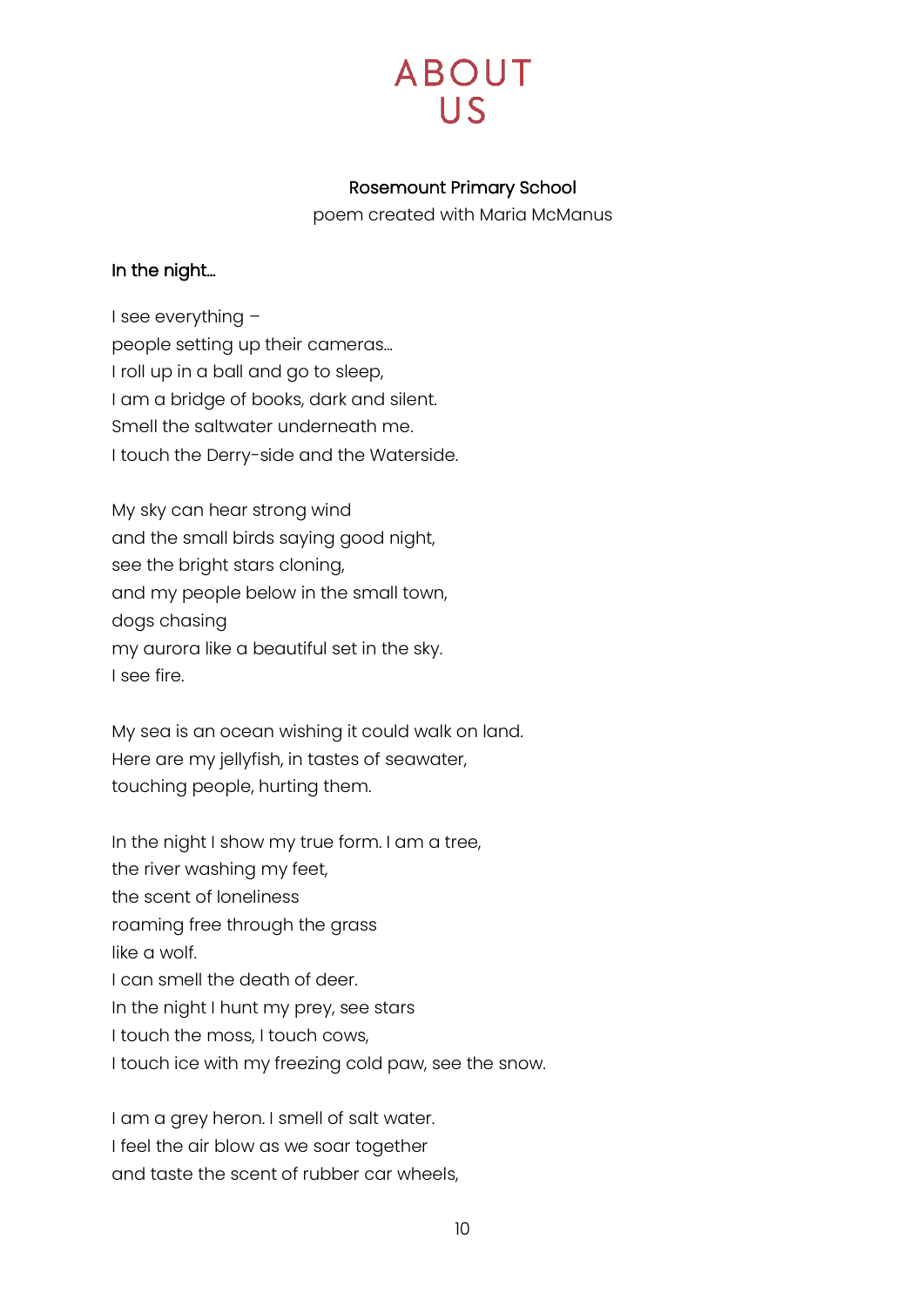# **ABOUT**  $\overline{115}$

or sit in my tree, hoping nothing finds me.

I wish I lived in a land with nothing trying to kill me. I see the massive forest hear the animals talking to each other I taste of the grass and the water I flow through, my flock around me while we fly. At night I see stars red pandas, bamboo, monkeys, a dragon, birds twitting and snakes hissing – in the night, wolves howling, owls hooting.

All asleep, the darkness is crawling up on me I am traumatised. I am as still as a building. I could move around the city, but I am stuck. I wish I could control myself, but I can't. Other people control me, like an aeroplane; if I crash, I hear people running away and abandoning me.

I wish I could stay, go for a nice fly above the clouds taste the wet rain, with my flowers growing and the bees coming gracefully to get my pollen

I want to find food and good water and see the sun rising and setting every day and night.

Stop cutting trees down. Stop cutting down trees.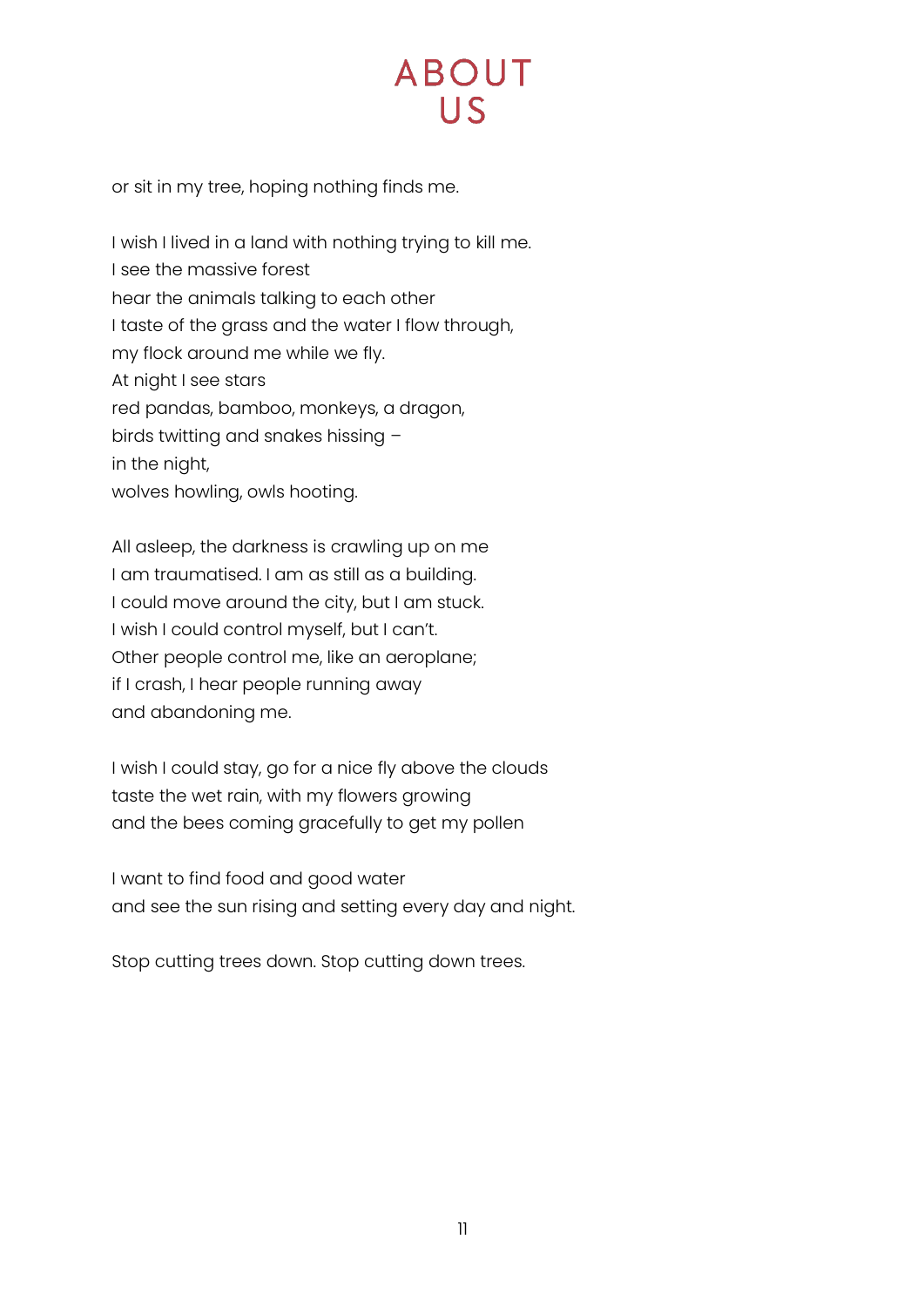

#### Rosemount Primary School

poem created with Maria McManus

#### <span id="page-11-0"></span>Out of Space and the Whole World

In the morning, I see all of the stars, big blue fish, whales, dolphins, the clear sky, feel the breezy wind. I wake and go out to hunt. I wish for things I don't know. I wish I had more attention – bees, people's hands, and the wind moving me.

I'm fresh and happy, but sometimes I feel lonely. Outside in the dark damp puddles – grass on my paws, wind in my fur, or in snow, I am camouflaged and hiss when I sense danger from poachers and machines cutting down trees.

If I could walk, strong and elegant, I'd visit other gardens, get some water, nice clear water, feel my confidence slowly getting higher and swing tree to tree on slippery damp branches. I'd see the sun and the sun rise, speedy, brand new, doing tricks on wheels in the morning, or shining on prickly cactus.

I'd hunt other animals while they are still asleep and find food for the cold, chilly winter.

I wish I had a nice cosy shelter.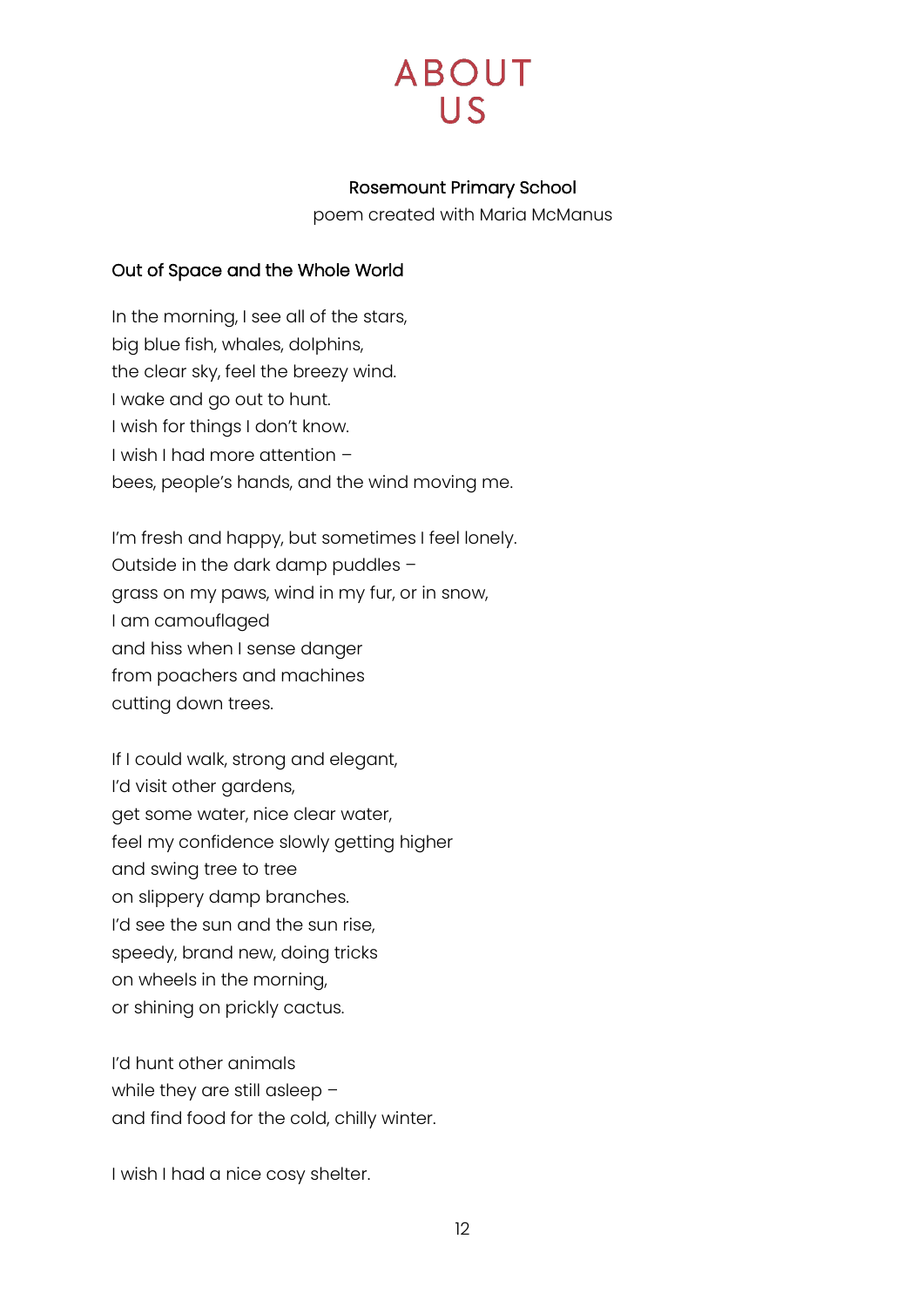I want people, amazed and excited people, kind people, having a great time. I want my own comfy bed and if I could stay forever, I would.

I try to escape but I fail. I want to leave to find somebody better but I cannot hear anything, and it makes me sad.

Stop destroying my home.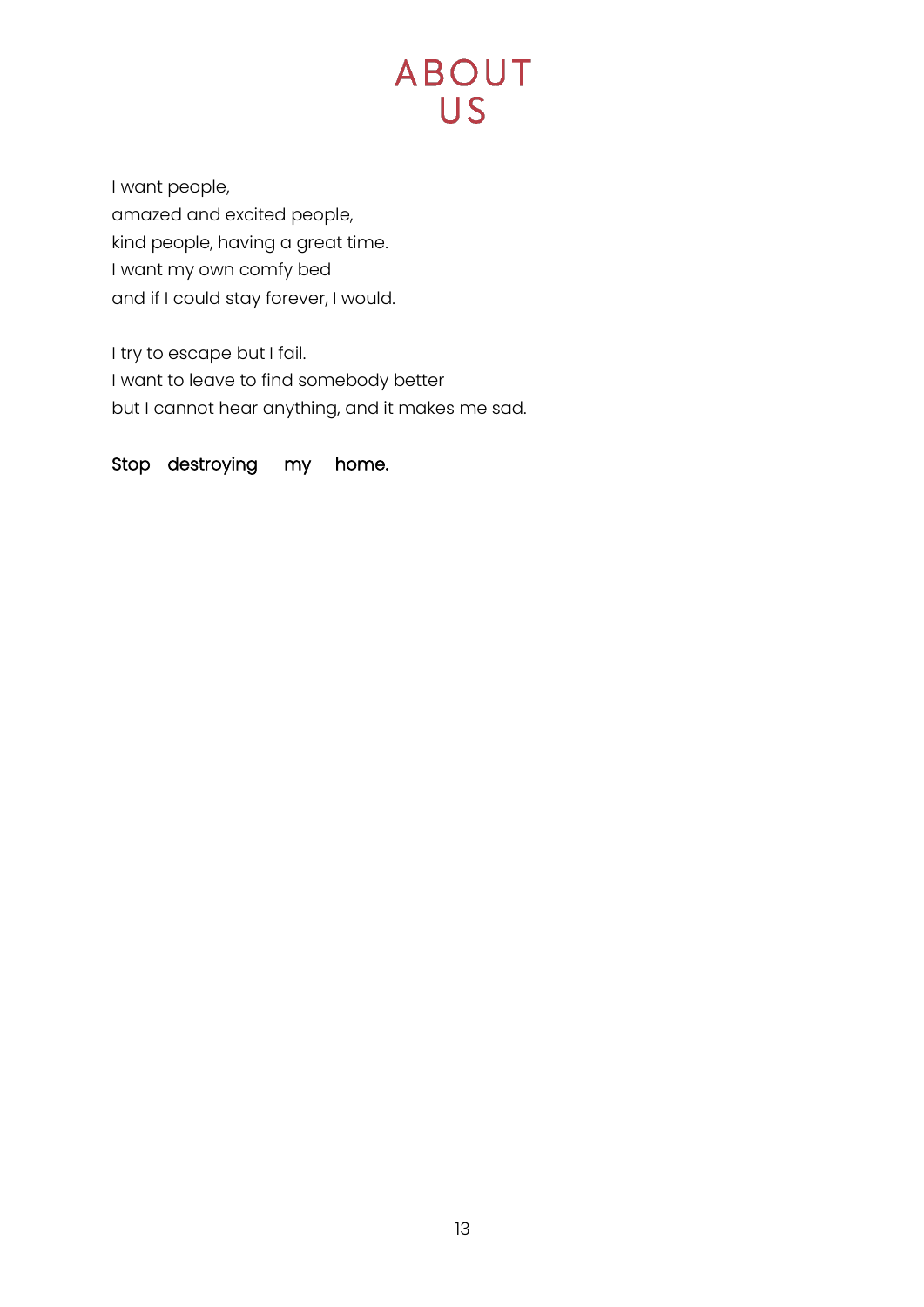# **ABOUT**  $\overline{US}$

# St Eugene's Primary School, Strabane

poem created with Maria McManus

#### <span id="page-13-0"></span>Awesome Universe

I am the earth, orbiting the sun. I am fearless and clever, smelling of salt and the midnight air, I am ducklings led across the sand and fish and turtles soaring through blue water.

I want my waves around the world. I am a deep and courageous fearless ocean, colourful and strong as a striker wearing new kit and boots – on the ball scoring to win. I want the sun, more pink stars, in a blue galaxy, blue and perfect.

Here the aurora is the most beautiful light in the sky a rainbow at night, art in this world, looking at the pink and orange setting sun, beside Venus and Mars.

I am beautiful: as beautiful as a blue and white calf eating soft hay, as beautiful as the wind is rustling in the trees. I am wandering in the grass or forest, exploring, wild and brave and free, tired from the hunt, thirsty and unstoppable, and loved, but I am not your galaxy. See me shine, glow brightly.

I want to be praised and protected,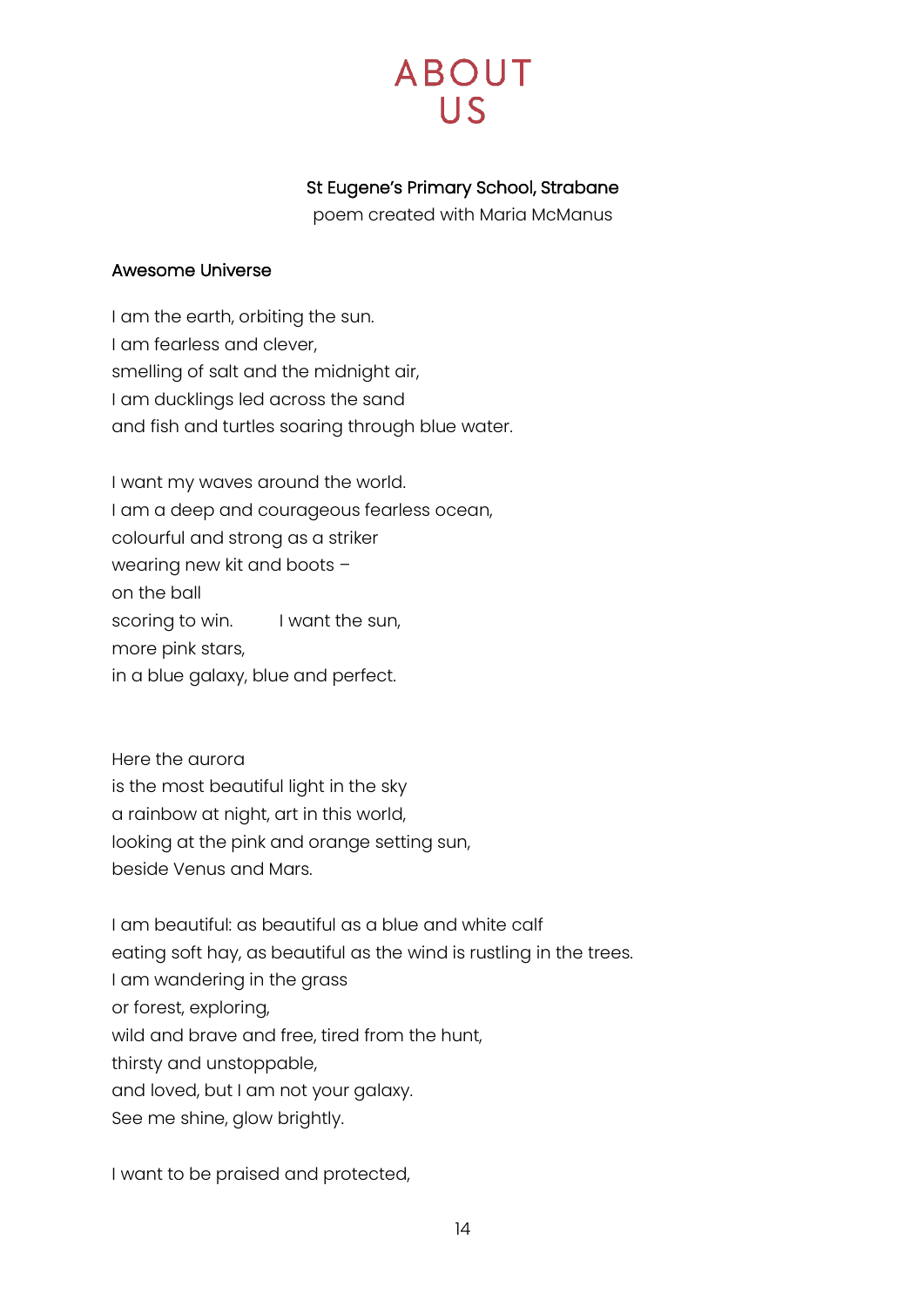and for people to see how elegant I am. I want everyone to see me and to be astonished when they do to be good enough for the shows to stand out – like a red, white and green tower reflecting off the water at night.

I want to taste the grass and grow big and strong because I am different.

I want to fly and never go to sleep. I want to light up. I want to win.

Take care of me. Work together to clean up, take litter home and win our eco-friendly battle. We need an eco-world, and a St. Brigid's Cross to protect our home from burning.

I am awesome.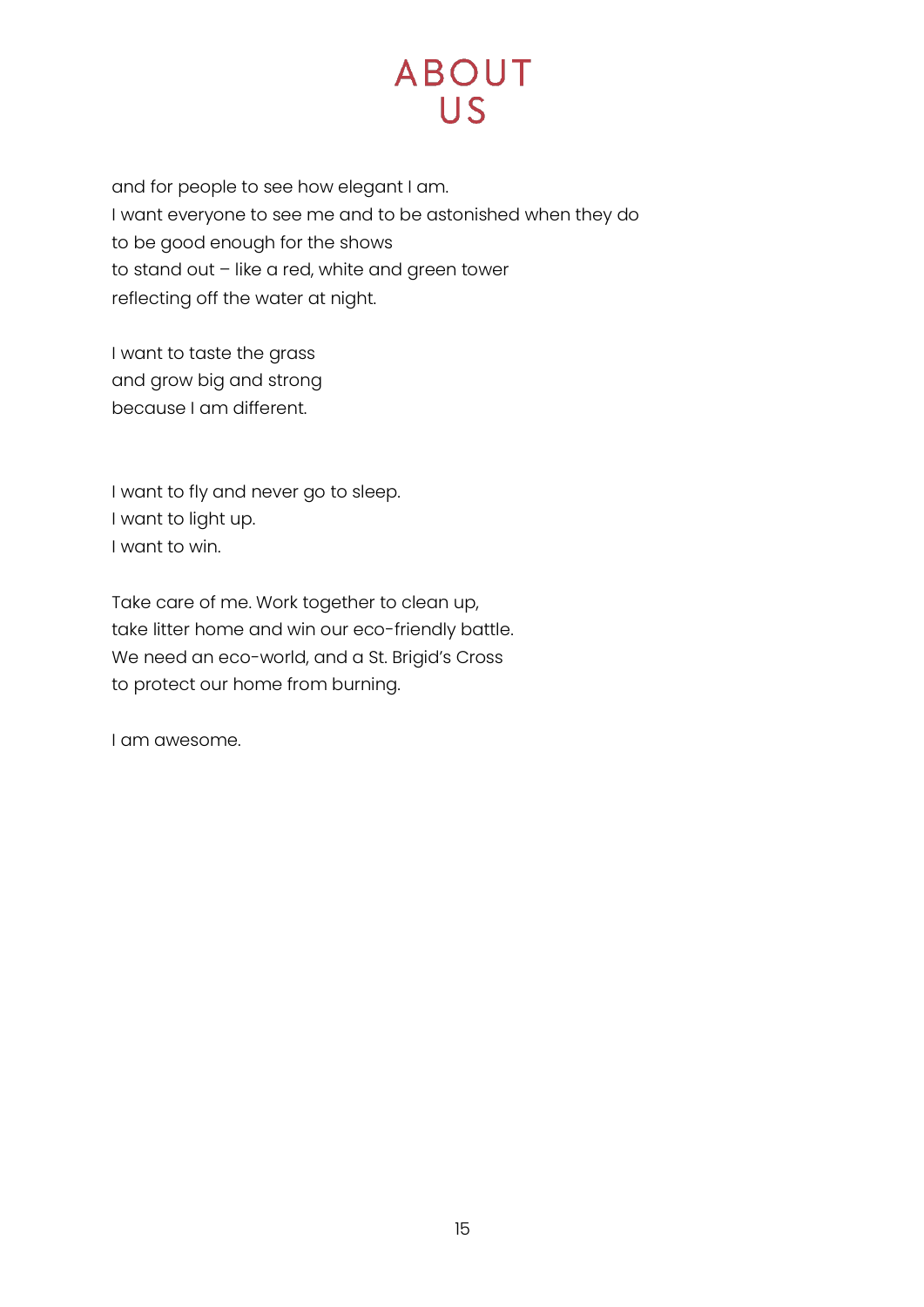# **ABOUT**  $\overline{\mathsf{L}}$

## St Oliver Plunkett Primary School

poems created with Mícheál McCann

## <span id="page-15-0"></span>The Derry Hood

Wherever your house or your favourite beach or walk through the city is, you're walking on history. When I'm here I feel so small, not for the whizzing fireworks, or the pulsing drums, but because the days are hotter and the rain warmer.

Do you want the future to come? The world won't be fixed with flat 7UP, just ask the spiny dinosaurs. Their hearts are broke; the oak grove we live in like fairies or nymphs bustles and grows as trees should, healthily and well.

There's so much I want to do so I draw a map to keep track, but I keep having to re-do it. I phone 999 but they can't sort climate anxiety or empty shops. What prescription do we need to sort out the future's problem? Our language is relentless and has saved us once before.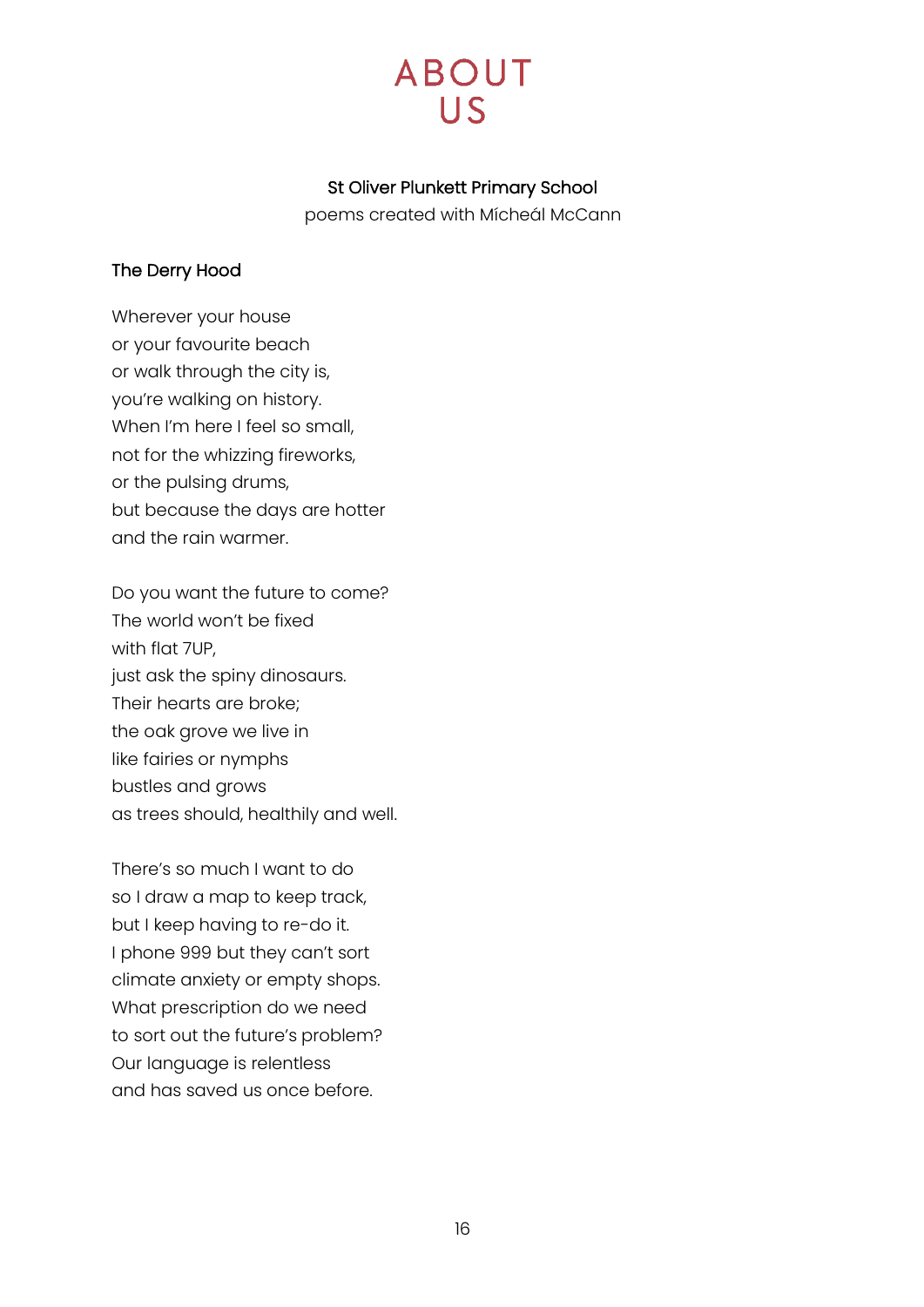## St Paul's Primary School

poem created with Abby Oliveira

## <span id="page-16-0"></span>The Centre of our Universe

Gunfire sword swings his brain is Planet Volcano.

Gravity lets her walk in life. Heaven; love it.

Blue seas and pretty pink sunsets music, dancing: our oxygen. Sweet like buttercups and dark skies slushies in the roaring hot sun

apple and magnolia trees waves crashing on the shore brain freeze

screaming

the centre of our universe.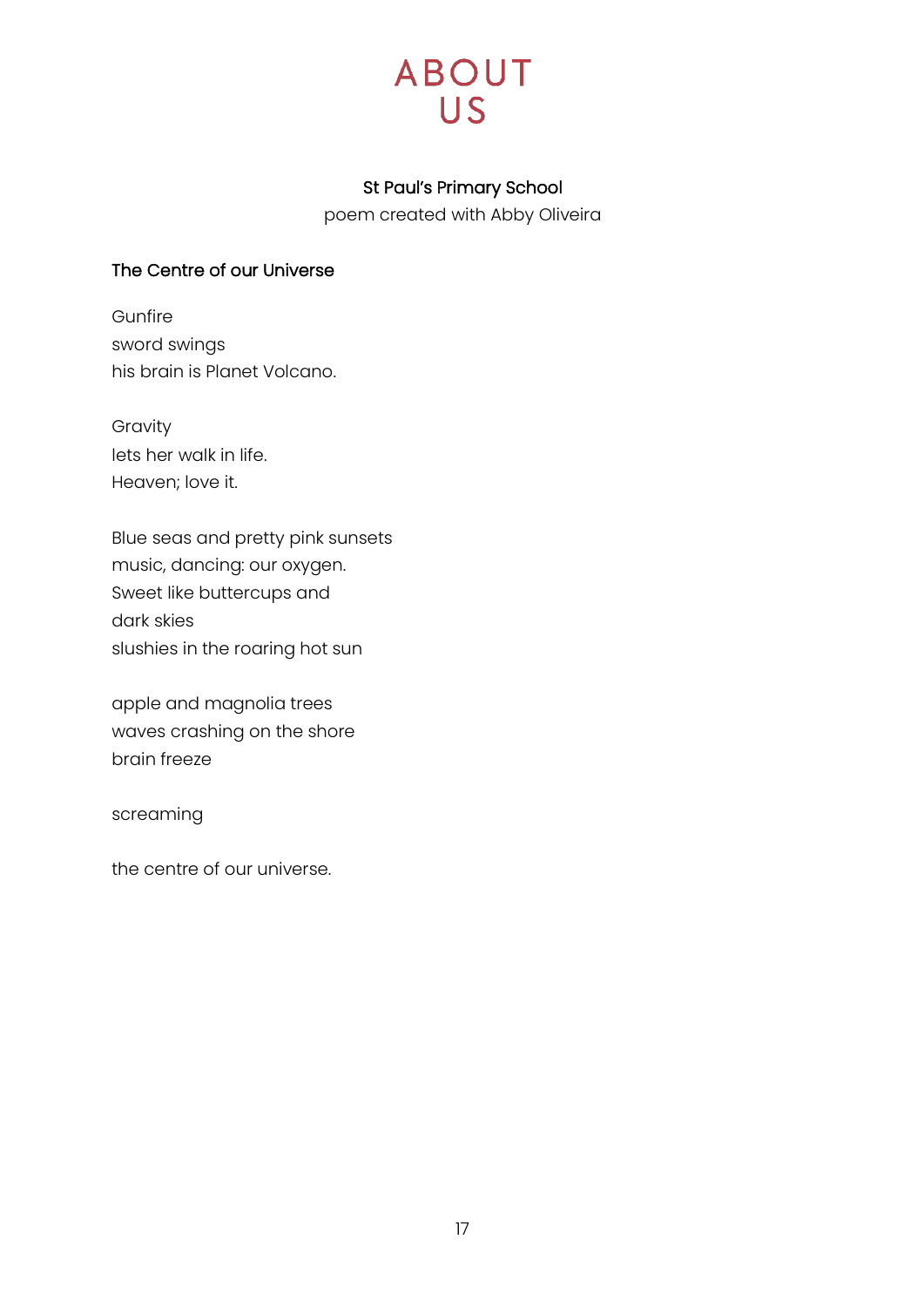## Steelstown Primary School

poem created with Charles Lang

## <span id="page-17-0"></span>Our Universe

Many galaxies and black holes. Our blazing, glazing sun. A huge bright yellow ball. An inferno, a blaze of light.

The earth, beautiful earth. It's blue and green with animals and humans, all different sizes.

We're here in Derry city with the weather chilly. There are so many kinds of buildings and houses.

We celebrate St Patrick's Day, dress like leprechauns, and watch Derry Girls with our loving families.